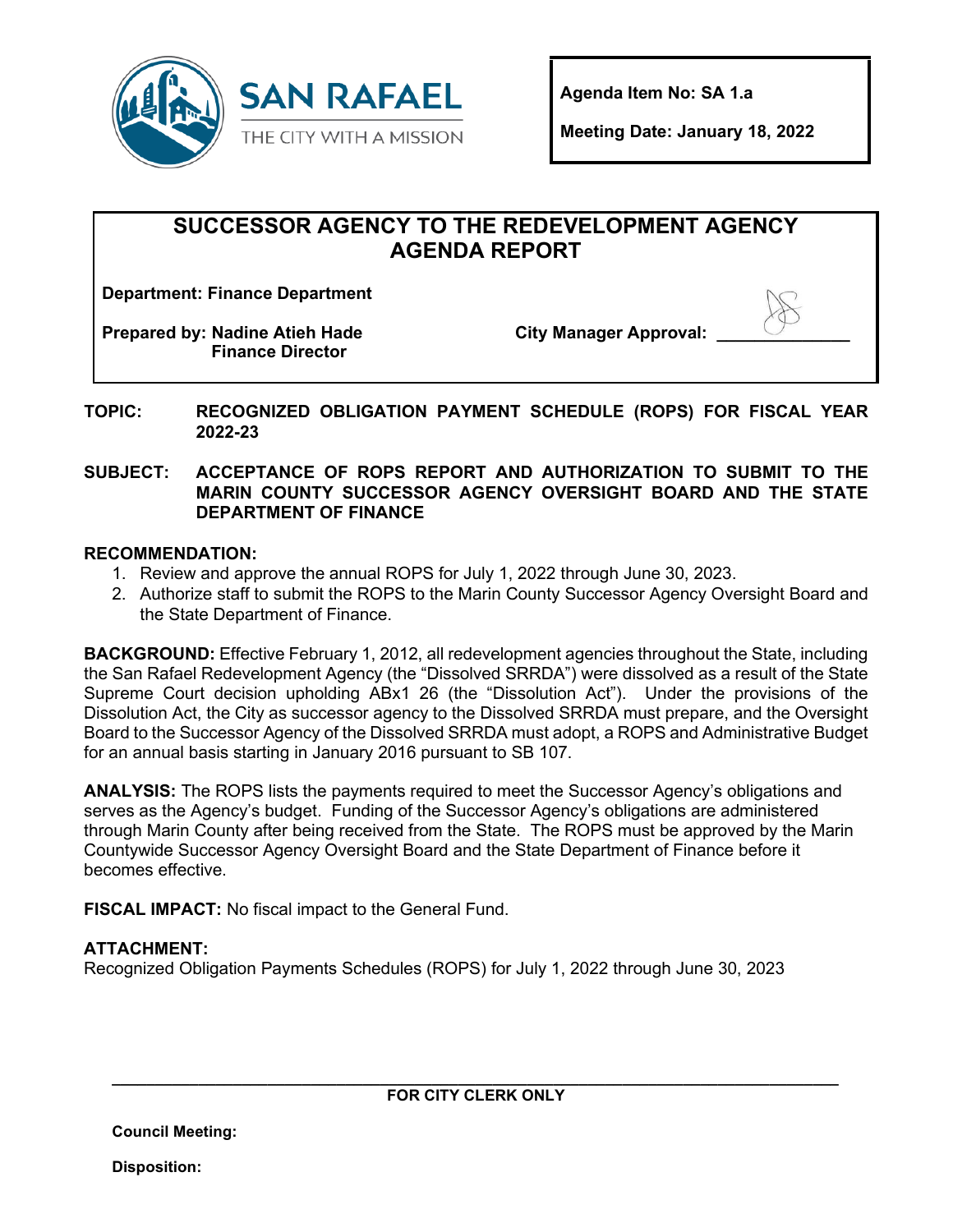## **Recognized Obligation Payment Schedule (ROPS 22-23) - Summary Filed for the July 1, 2022 through June 30, 2023 Period**

## **Successor Agency:** San Rafael

**County:** Marin

|    | <b>Current Period Requested Funding for Enforceable</b><br><b>Obligations (ROPS Detail)</b> |    | 22-23A Total<br>(July -<br>December) | 22-23B Total<br>(January -<br>June) | <b>ROPS 22-23</b><br><b>Total</b> |           |  |
|----|---------------------------------------------------------------------------------------------|----|--------------------------------------|-------------------------------------|-----------------------------------|-----------|--|
|    | A Enforceable Obligations Funded as Follows (B+C+D)                                         |    | $\sim$                               | \$                                  | $-$ \$                            |           |  |
| B  | <b>Bond Proceeds</b>                                                                        |    |                                      |                                     |                                   |           |  |
| C. | <b>Reserve Balance</b>                                                                      |    |                                      |                                     |                                   |           |  |
| D  | <b>Other Funds</b>                                                                          |    |                                      |                                     |                                   |           |  |
| E. | Redevelopment Property Tax Trust Fund (RPTTF) (F+G)                                         | S. | 3,001,500                            | \$<br>80,000                        | S.                                | 3,081,500 |  |
| F  | <b>RPTTF</b>                                                                                |    | 2,936,500                            | 15,000                              |                                   | 2,951,500 |  |
| G  | <b>Administrative RPTTF</b>                                                                 |    | 65,000                               | 65,000                              |                                   | 130,000   |  |
|    | H Current Period Enforceable Obligations (A+E)                                              |    | 3,001,500                            | \$<br>80,000                        | S.                                | 3,081,500 |  |

### **Certification of Oversight Board Chairman:**

Name Title

Pursuant to Section 34177 (o) of the Health and Safety code, I hereby certify that the above is a true and accurate Recognized Obligation Payment Schedule for the above named successor agency.  $/ s / s$ 

Signature Date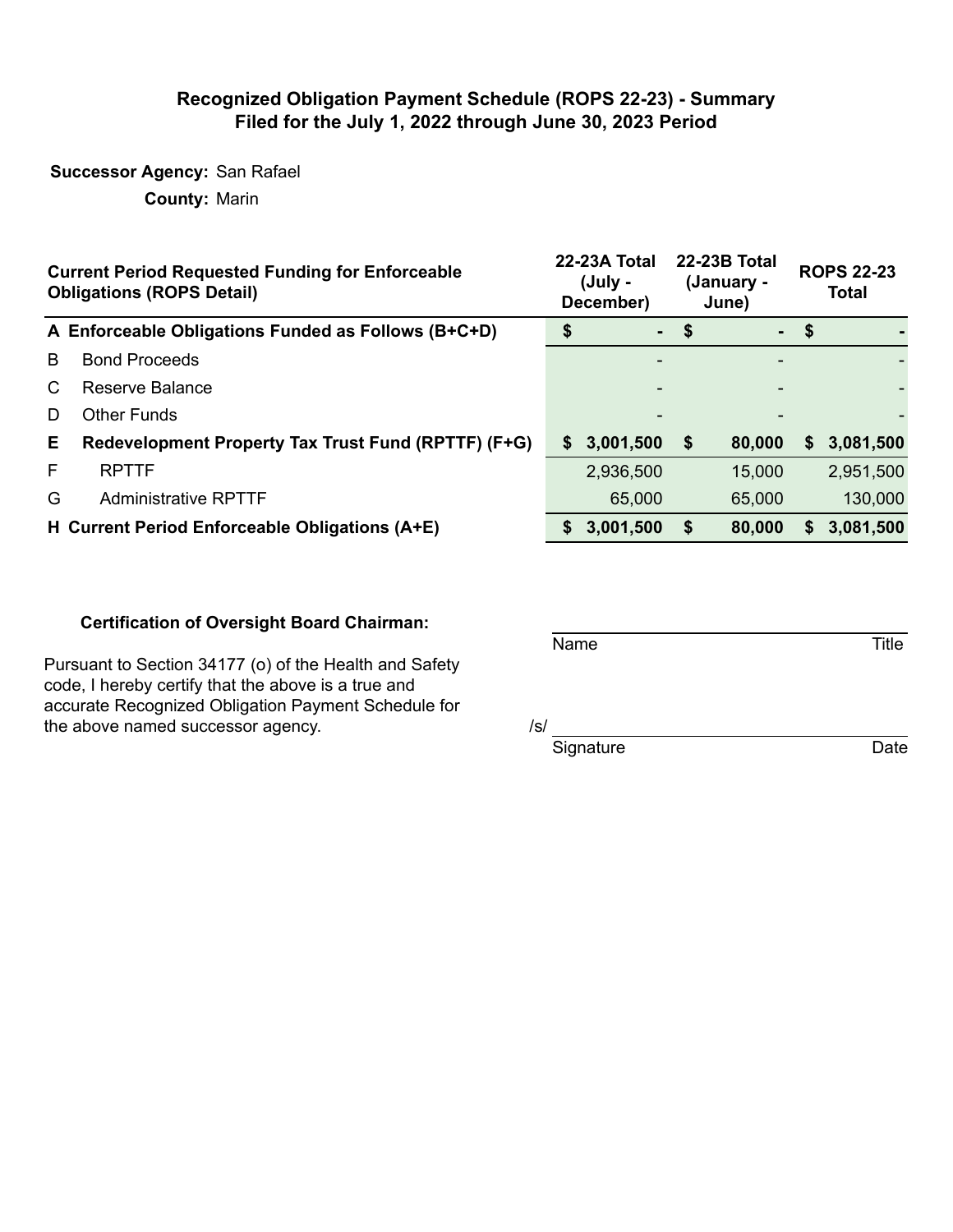# **San Rafael Recognized Obligation Payment Schedule (ROPS 22-23) - ROPS Detail July 1, 2022 through June 30, 2023**

| A              | B                                                              | $\mathbf c$                                                         | D              | E                  | F                                    | G                                                                               | H              |             |                              | K               |                                | M                                         | N             | $\mathbf{o}$        | P            | Q                                                   | R            | $\mathbf{s}$                              |               | U                                        | $\mathbf{V}$ | W                     |
|----------------|----------------------------------------------------------------|---------------------------------------------------------------------|----------------|--------------------|--------------------------------------|---------------------------------------------------------------------------------|----------------|-------------|------------------------------|-----------------|--------------------------------|-------------------------------------------|---------------|---------------------|--------------|-----------------------------------------------------|--------------|-------------------------------------------|---------------|------------------------------------------|--------------|-----------------------|
| Item           |                                                                |                                                                     |                |                    |                                      |                                                                                 |                |             |                              |                 | <b>ROPS 22-23A (Jul - Dec)</b> |                                           |               |                     |              | ROPS 22-23B (Jan - Jun)                             |              |                                           |               |                                          |              |                       |
|                | Project                                                        | Obligation                                                          |                | Execution          | Agreement   Agreement<br>Termination | Payee                                                                           | Description    | Project     | Total<br>Outstanding Retired |                 | <b>ROPS</b><br>22-23           |                                           |               | <b>Fund Sources</b> |              |                                                     | 22-23A       | <b>Fund Sources</b>                       |               |                                          |              |                       |
| #              | Name                                                           | Type                                                                | Date           | Date               |                                      |                                                                                 | Area           | Obligation  |                              |                 | <b>Total</b>                   | <b>Bond</b><br>Proceeds   Balance   Funds | Reserve Other |                     | <b>RPTTF</b> | Admin<br><b>RPTTF</b>                               | <b>Total</b> | <b>Bond</b><br>Proceeds   Balance   Funds | Reserve Other |                                          | <b>RPTTF</b> | Admin<br><b>RPTTF</b> |
|                |                                                                |                                                                     |                |                    |                                      |                                                                                 |                | \$3,081,500 |                              | \$3,081,500     | $\frac{2}{2}$                  | $\mathcal{S}$ -                           |               |                     |              | $\frac{1}{2}$ \\$2,936,500 \\$65,000 \\$3,001,500 \ | $S-$         | $S-$                                      |               | $\frac{1}{2}$ \$15,000 \$65,000 \$80,000 |              |                       |
|                | Series<br>1999 TA<br>Bonds                                     | <b>Bonds</b><br><b>Issued</b><br>On or<br><b>Before</b><br>12/31/10 | 12/01/<br>1999 | 12/30/2022 US Bank |                                      | <b>Bond Issue</b><br>CABS paid<br>2018-2022                                     | Central        | 1,440,000   | N                            | \$1,440,000     |                                |                                           |               | 1,440,000           |              | $-$ \$1,440,000                                     |              |                                           |               |                                          |              | $\mathcal{S}$ -       |
| $\overline{2}$ | Series<br>2002 TA<br>bonds                                     | <b>Bonds</b><br><b>Issued</b><br>On or<br><b>Before</b><br>12/31/10 | 12/01/<br>2002 | 06/30/2022 US Bank |                                      | <b>Bond issue</b><br>Dec 2014                                                   | Central        |             | N                            | $\mathcal{S}$ - |                                |                                           |               |                     |              | $\frac{2}{2}$                                       |              |                                           |               |                                          |              | $\mathcal{S}$ -       |
| $\mathbf{3}$   | Series<br>2009 TA<br>Bonds                                     | <b>Bonds</b><br><b>Issued</b><br>On or<br><b>Before</b><br>12/31/10 | 12/01/<br>2009 | 06/30/2023 US Bank |                                      | <b>Bond issue</b><br>Dec 2014                                                   | <b>Central</b> | 1,496,500   | N                            | \$1,496,500     |                                |                                           |               | 1,496,500           |              | $-$ \$1,496,500                                     |              |                                           |               |                                          |              | $\mathcal{S}$ -       |
|                | Continuing   Fees<br>Disclosure<br>Services /<br>Bond<br>Admin |                                                                     | 12/01/<br>2009 | 06/30/2023 Wildan  | U.S.<br>Bank                         | Disclosure<br>and Trustee<br><b>Services</b>                                    | Central        | 15,000      | N                            | \$15,000        |                                |                                           |               |                     |              | $\mathcal{S}$                                       |              |                                           |               | 15,000                                   |              | $-$ \$15,000          |
| 9              | Agency<br>Admin<br> cost <br>allowance                         | Admin<br>Costs                                                      | 06/30/<br>2011 | 12/30/2023 Agency  | Admin<br>cost<br>allowance           | Agency Admin   Central<br>cost allowance                                        |                | 130,000     | N                            | \$130,000       |                                |                                           |               |                     | 65,000       | \$65,000                                            |              |                                           |               |                                          |              | 65,000 \$65,000       |
| 12             | RDA <br>Pension<br>Obligation                                  | Unfunded 11/20/<br>Liabilities 1972                                 |                | 06/30/2023 City of | San<br>Rafael                        | unfunded<br>actuarial<br>accrued<br>liability 10 yr<br>amortization<br>schedule | Central        |             | N                            | $\mathcal{S}$ - |                                |                                           |               |                     |              | $\frac{2}{2}$                                       |              |                                           |               |                                          |              | $\mathcal{S}$ -       |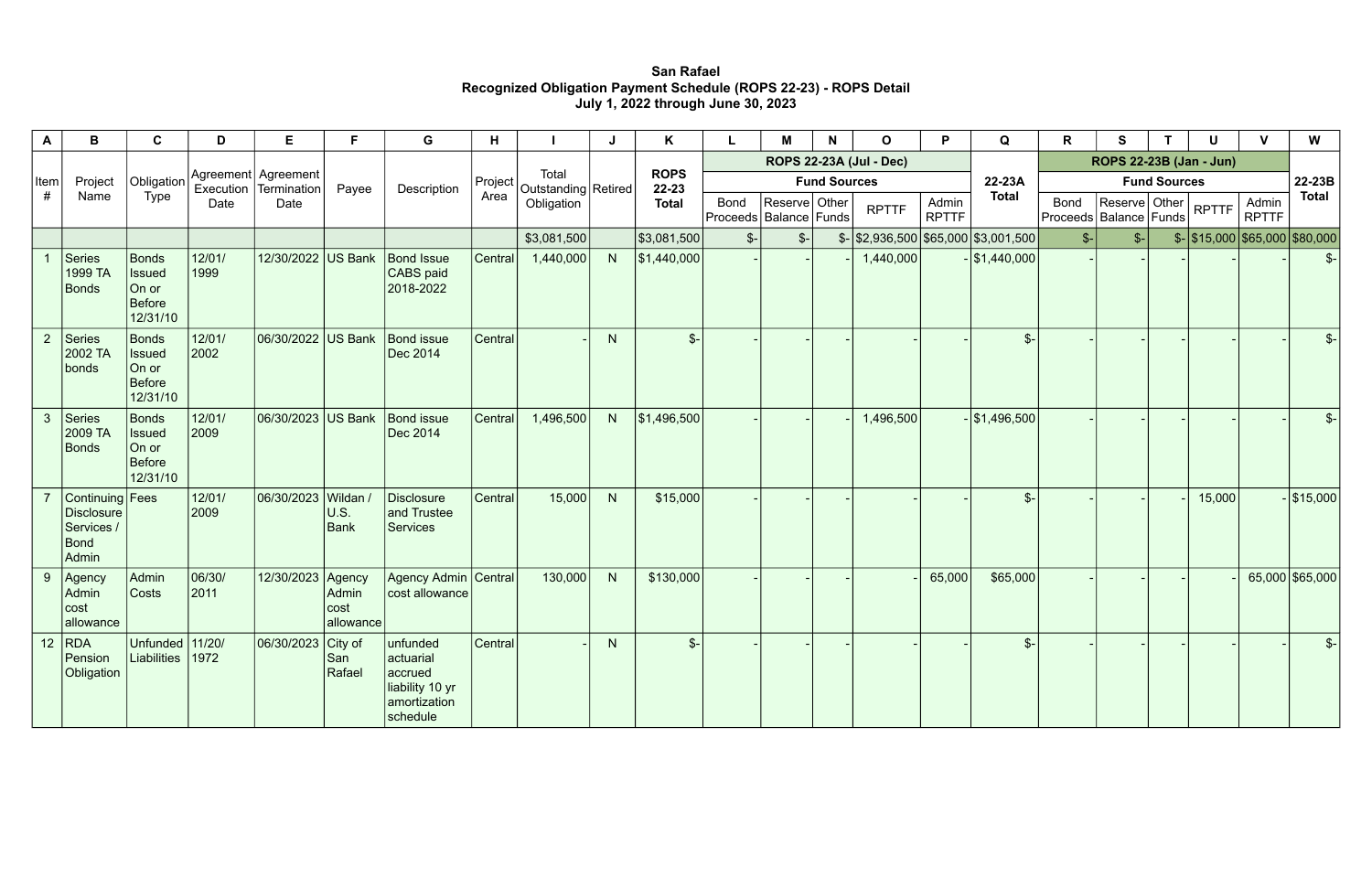## **San Rafael Recognized Obligation Payment Schedule (ROPS 22-23) - Report of Cash Balances July 1, 2019 through June 30, 2020**  (Report Amounts in Whole Dollars)

Pursuant to Health and Safety Code section 34177 (I), Redevelopment Property Tax Trust Fund (RPTTF) may be listed as a source of payment on the ROPS, but only to the extent no other funding source is available or when payment from property tax revenues is required by an enforceable obligation.

|                | B                                                                                                                                                             | C    | D                                                              | E                                                                                  | F.                              | G                      | H               |
|----------------|---------------------------------------------------------------------------------------------------------------------------------------------------------------|------|----------------------------------------------------------------|------------------------------------------------------------------------------------|---------------------------------|------------------------|-----------------|
|                |                                                                                                                                                               |      |                                                                |                                                                                    |                                 |                        |                 |
|                |                                                                                                                                                               |      | <b>Bond Proceeds</b>                                           | <b>Reserve Balance Other Funds</b>                                                 |                                 | <b>RPTTF</b>           |                 |
|                | <b>ROPS 19-20 Cash Balances</b><br>$(07/01/19 - 06/30/20)$                                                                                                    |      | <b>Bonds issued</b><br>Bonds issued<br>on or after<br>01/01/11 | Prior ROPS<br>RPTTF and<br>Reserve<br>Balances retained<br>for future<br>period(s) | Rent, grants,<br>interest, etc. | Non-Admin<br>and Admin | <b>Comments</b> |
|                |                                                                                                                                                               |      |                                                                |                                                                                    |                                 |                        |                 |
|                | Beginning Available Cash Balance (Actual 07/01/19)<br>RPTTF amount should exclude "A" period distribution<br>amount.                                          |      |                                                                |                                                                                    |                                 | (190, 994)             |                 |
| $\overline{2}$ | Revenue/Income (Actual 06/30/20)<br>RPTTF amount should tie to the ROPS 19-20 total<br>distribution from the County Auditor-Controller                        |      |                                                                |                                                                                    |                                 | 3,910,462              |                 |
| 3              | <b>Expenditures for ROPS 19-20 Enforceable Obligations</b><br>(Actual 06/30/20)                                                                               |      |                                                                |                                                                                    |                                 | 3,910,462              |                 |
| 4              | Retention of Available Cash Balance (Actual 06/30/20)<br>RPTTF amount retained should only include the amounts<br>distributed as reserve for future period(s) |      |                                                                |                                                                                    |                                 |                        |                 |
| 5              | ROPS 19-20 RPTTF Prior Period Adjustment<br>RPTTF amount should tie to the Agency's ROPS 19-20 PPA<br>form submitted to the CAC                               |      |                                                                | No entry required                                                                  |                                 |                        |                 |
| 6              | <b>Ending Actual Available Cash Balance (06/30/20)</b><br>C to F = $(1 + 2 - 3 - 4)$ , G = $(1 + 2 - 3 - 4 - 5)$                                              | $$-$ | $S-$                                                           | $$$ -                                                                              | \$-                             | \$(190, 994)           |                 |